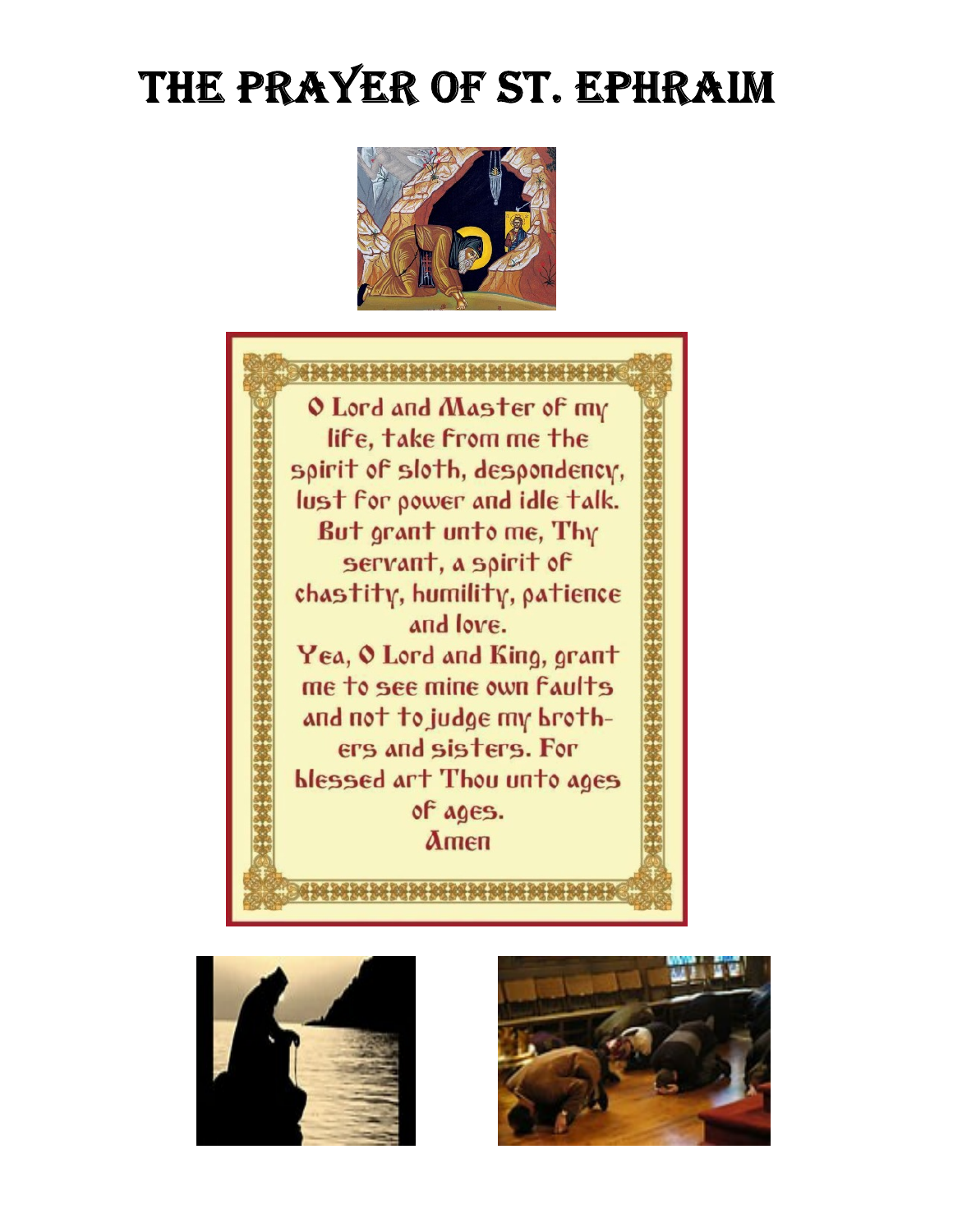

# Holy assumption Orthodox Church

**OCA - Diocese of the Midwest**





**MARCH Bulletin Sponsor:** *Fr. Andrew in memory of my ordaining Bishop, His Eminence Metropolitan Nicholas*

*Liturgical & Events Schedule*

**Sunday, March 20** 9:10 am Hours Divine Liturgy / Memorial Sunday / Social

**Monday, March 21** 4:00 pm Respect Life Meeting

**Wednesday, March 23** 6:00 pm Pre-Sanctified Liturgy

**Friday, March 25** 9:30 am Vesperal Divine Liturgy

**Saturday, March 26** 4:00 pm Great Vespers / Confessions

**Sunday, March 27** 9:10 am Hours / Divine Liturgy / Social

# **FEBRUARY / MARCH CHURCH CLEANING SCHEDULE**

Week of March 20: Natalie Week of March 27: Basil & Tim



# **40 DAY REMEMBRANCE**

**March 6:** Tom Welch

**March 13**: 2 police officers killed in GA / 3 Firemen from MD / School shooting victims in MN **March 20**: Chris from Bruno's / Captain John **Esposito March 27**: Matushka Carol Ann Janeček **April 2**: Marguerite Bird **April 10**: Aijire Dardovski **May 1:** Gary Smolk

# **SUNDAY MARCH 20, 2022**

**Tone: 6 Gospel:** Mark 2:1-12 / John 10:9-16 **Epistle:** Hebrews: 1:10-2:3 / Hebrews 7:26-8:2

**Second Sunday of the Great Fast. St Gregory Palamas.** The Holy Fathers who were slain at the Monastery of St Sabbas: Ven. John, Sergius, Patrick, and others. Martyr Photini (Fatima, Svetlana), the Samaritan woman, and her sons: Martyrs Victor and Joses, and two others. Virgin-Martyrs Alexandra, Claudia, Euphrasia, Matrona, Juliana, Euphemia and Theodosia, of Amisus. St. Cuthbert of Lindsfame. St Nicetas the Confessor, Archbishop of Apollonias in Bithynia. Monk-Martyr Evfrosin (Euphrosynus) of Sinozersk.

# **MARCH BULLETIN CANDLE SPONSORS**

**Bulletin: (\$50)** From Fr. Andrew in memory of His Eminence Metropolitan Nicholas **Chandelier: (\$50)** From Fr. Andrew in memory of my Father George on occasion of his birthday **Altar Candles: (\$50)** From Fr. Andrew in memory of my family and friends **Candles on the Tomb: (\$25)** Open **Eternal Light & Icon Screen: (25)** Open **Candles @ the Cross: (\$15)** From Laura for Birthday blessings to Greg and in memory of Russ **Candles @ St Tikhon's Icon: (\$15)** For the Hlth of

Tim & Cami & safety of Nicholas, Tikhon & Gleice **NOTE:** Even though there are no physical candles this month I will still remembered those whom you want to remember during the Divine Liturgy.

*110 E Main Street, Marblehead, OH 43440 Rectory 419-798-4591 / Cell 570-212-8747*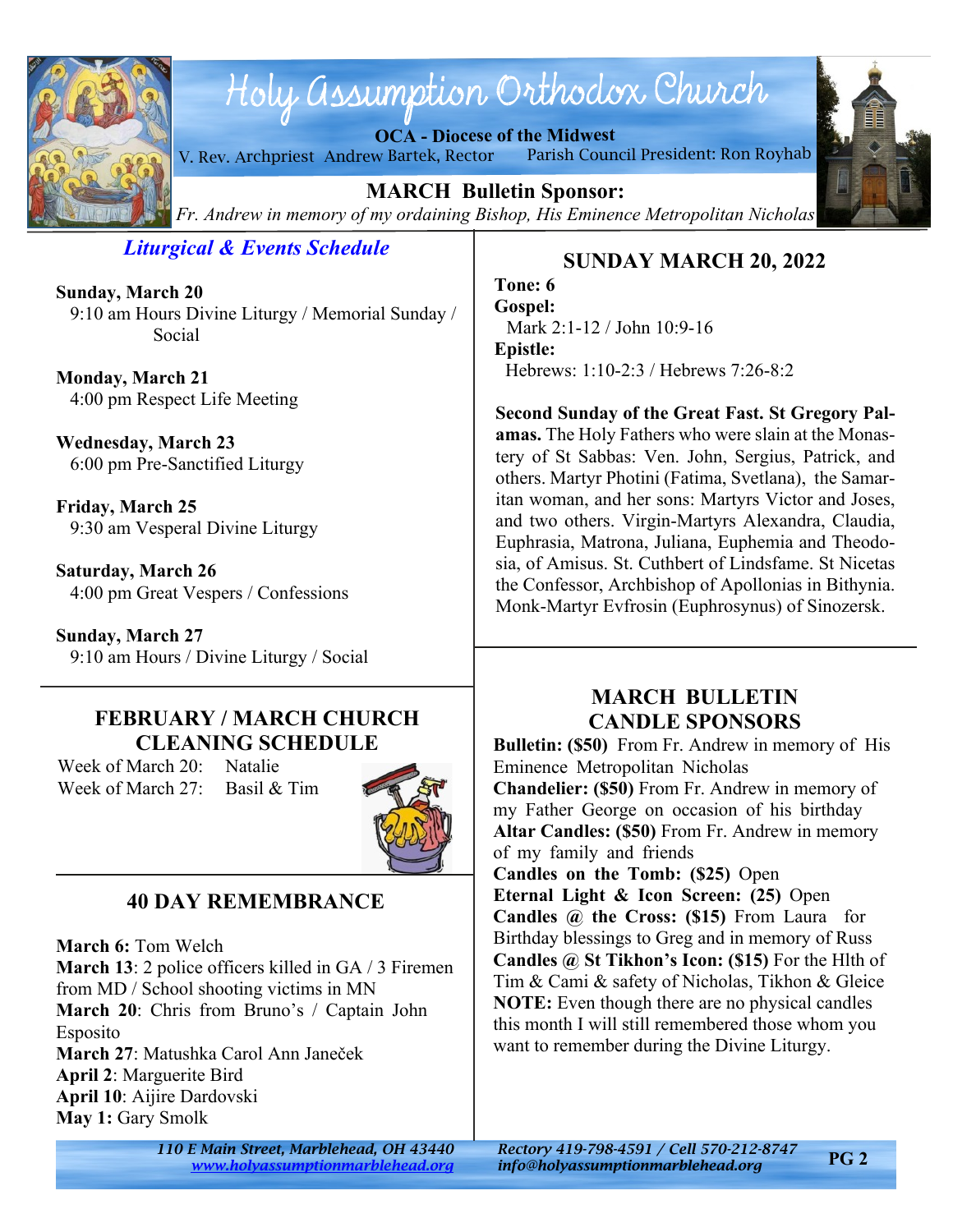## **MARCH: MONTHLY TITHE ONLY Goal Pledged per month: \$5,667 (average of \$1,307 per week)**

**March 6:** \$1,120 **March 13:** \$ 960 **TOTAL MONTH TO DATE: \$2,080**

## **MARCH: OTHER INCOME Goal for the month in this category: \$4,000 (Average \$923 a week)**

**MARCH 6:** \$15 Vigils: \$500 donations: \$100 Holy Day Donations; \$50 Bulletin; \$50 Chandelier; \$50 Altar Candles

**March 13**: \$60 Vigils; \$150 Holy Day Donation; \$425 Ukraine Relief (These monies were included in the checks sent. That is why it stays in Other Income and not Restricted Funds)

 **Total : \$1,400**

# **MARCH: RESTRICTED FUND DONATIONS**

**March 6:** \$100 Bookstore; \$125 Food Pantry; \$1,167 Ukraine Relief ; \$25 Tithely **March 13**: \$225 Food Pantry; \$1,555 Building Fund

# **VIGILS 3/13**

**Sandy Martin 2** In loving memory of Marguerite, special intentions

**Natalie Twarek 3** In memory of Bill Dupps and Kathy FIck, safe travel for Missy & Andy, For the health of Amber, Nancy, Natalie, Dottie, Joe Schutt, Jamie, Jim, Stephanie, Ron, Ezra, David, Helen Lis and Tina's dad, Earl, Matt, Tom, Loren, Joe, Sonya, Margi & Joe, Betty, Jackie, MaryAnn & Bob, Chuck, Bohdi, Diane, Stella, Jake, Cheryl, Pat and Karen

NOTE: Vigils will not be lit until April.

# **MARCH LITURGICAL ATTENDANCE**

**Sunday, Feb. 27**: 14 attended Liturgy (3 were guests) /10 Communicants **Saturday, March 5:** 10 attended Vespers **Sunday, March 6**: 14 attended Liturgy (1 was a guest) / 11 communicants **Sunday, March 6**: 11 attended Forgiveness Vespers (1 being a guest) **Monday, March 7**: 9 attended Canon of St Andrew **Tuesday, March 8**: 9 attended the Canon of St Andrew **Wednesday, March 9**: 10 Attended the Canon of St Andrew **Thursday, March 10**: 7 attended Canon of St Andrew **Friday, March 11**: 11 attended Pre-Sanctified **Saturday, March 12**: 7 attended Vespers **Sunday, March 13**: 15 attended Liturgy (2 of which were guests) / 8 Communicants



As you know, renovations to the Temple were needed in preparation for our 125th Anniversary.

Stage 1 is completed.

The bottom of six of the stained glass windows had to be fixed due to cracks caused by the many years of opening and closing them. This added an additional \$6,000 to the quote.

Parishioner, Basil Glovinsky, came forward and said "If we are going to renovate the House of God, then let's do it right." In his generosity, Basil wrote a check for \$6,000 to have this accomplished.

Basil, thank you! May God protect you and keep you in good health. GOD BLESS YOU!

Thank you to all the people who have been contributing to the Building Fund to help defray the renovation costs. Those funds help the church when something else needs fixing. We are working to maintain the beauty of this House of God. It takes money to take care of a 125 year old! We will be having a meeting in the coming months to vote on the renovations outside.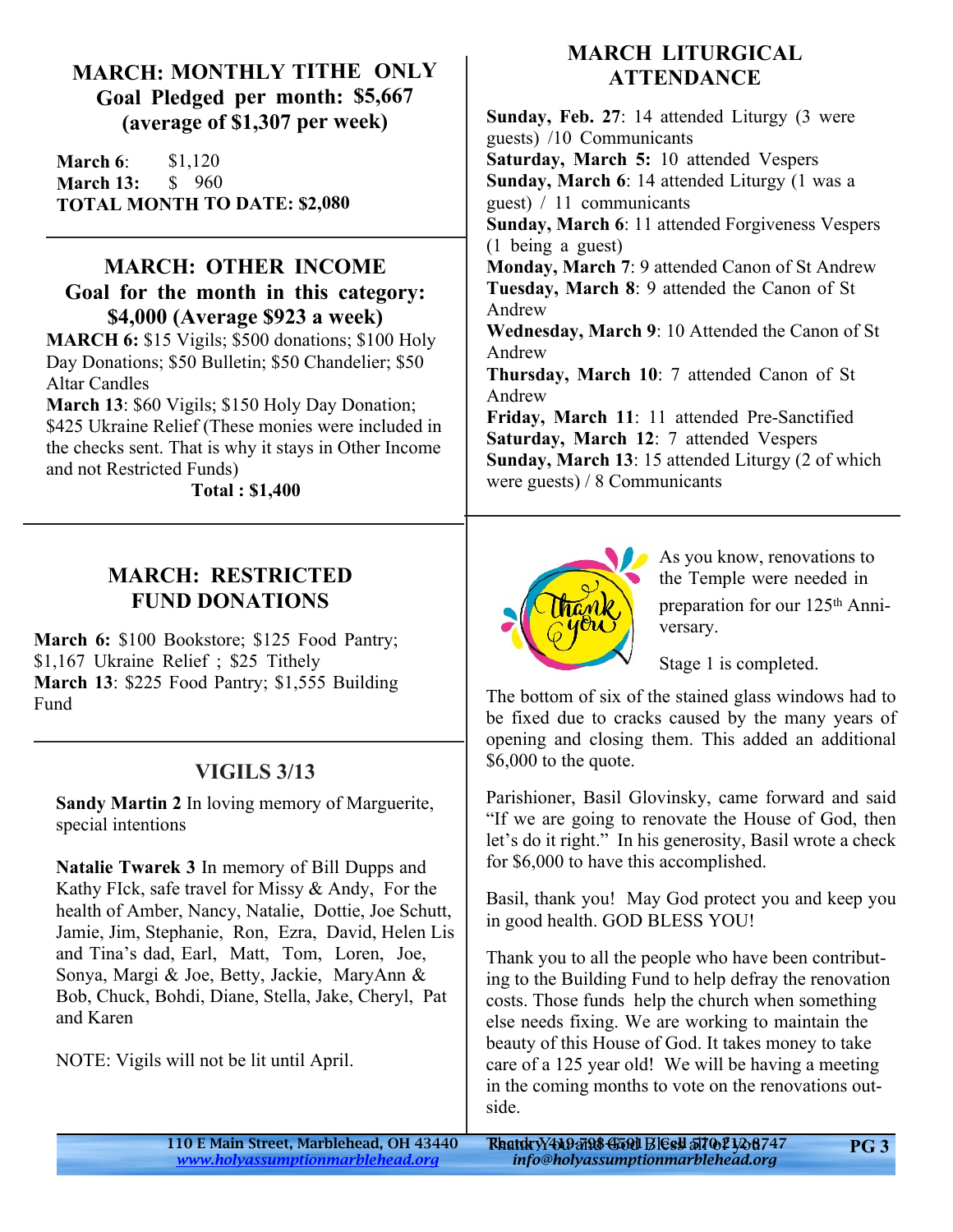#### **Metropolitan Tikhon sends letter to Patriarch Kirill**

On Sunday, March 13, the first Sunday of Great Lent, the Sunday of Orthodoxy, Archpriest Daniel Andrejuk, Dean of the Representation Church of Saint Catherine the Great Martyr in Moscow, was invited, as it is customary, to the concelebration at Christ the Savior Cathedral presided by His Holiness Patriarch Kirill.

His Beatitude Metropolitan Tikhon took the opportunity of this invitation to have Father Daniel personally deliver a letter to officials within the Moscow Patriarchate for His Holiness imploring him to do what he can to end the war in Ukraine and the suffering and death of countless victims. In his message, His Beatitude further conveyed to Patriarch Kirill that the Orthodox Church in America has prayed fervently for a cessation of the hostilities against Ukraine since their onset.

## **Holy Synod elects His Grace Bishop Alexis as Bishop of Sitka and Alaska**

On Tuesday, March 15, the Holy Synod of Bishops of the Orthodox Church in America, meeting in their Regular Spring 2022 Session under the presidency of His Beatitude Metropolitan Tikhon, canonically elected His Grace Bishop Alexis, formerly Bishop of Bethesda and Auxiliary to the Metropolitan for Stravropegial Institutions, Bishop of Sitka and Alaska.

### **Angels: A Long Development By Fr. Lawrence Farley**

In order to fully understand angels in the Bible it helps to embrace a bit of temporary amnesia and forget most of what we know about angels. That is because angelology has undergone a long development from its ancient Near Eastern pre-history before the days of the Bible to its final formulation at the hands of Saint John of Damascus (d. ca. 749 A.D.) and we must avoid the temptation to anachronistically read back later developments in earlier texts and understandings.

In the world now long-gone in the ancient Near East it was believed that the world was populated by invisible powers. All the varied forces of nature were personalized in the form of gods. It was believed that deities stood behind natural forces, though the line between gods and demons was not well drawn. Certain illnesses or problems were thought to be the work of malevolent spirits—either working independently or sent by the gods. Men found themselves at the mercy of these powerful natural forces, and sought security by placating them or (as in the case of harmful spirits), by trying to control them.

In monotheistic Israel obviously these forces of nature could not be considered as gods. Rather, they were all under the power of Yahweh, who used them as He pleased to accomplish His purposes. We find vestiges of this notion in parts of the Old Testament: in Psalm 104:4 Yahweh uses the tempestuous winds as His messengers (Hebrew mal'ak), the fiery flames of lightning as His servants (Hebrew sharath). In Psalm 78:49 we read that the plagues of "wrath, indignation, and distress" that God unleashed upon Egypt were called "a company of destroying mal'akim". Just as God uses wind and lightning as His messengers to deliver a sentence of judgment during a storm, so He used plague and pestilence as His messengers when He smote Egypt to liberate Israel from their grip.

We see this same thought in the mention of "destroyer" who brought death to all the firstborn of Egypt (Exodus 12:23), and perhaps in 2 Samuel 24:16 which spoke of the "messenger working destruction" in Jerusalem in the form of a plague, and in 2 Kings 19:35 which speaks of "Yahweh's messenger going forth" to slay the Assyrian army with a plague. God was sovereign over the forces of nature, and used those forces to fulfill His own will. It is possible that in these passages the word mal'ak meant such natural forces which Yahweh used to fulfill His will.

Though certainty is impossible when trying to reconstruct a pre-history like this, it seems as if this understanding of God's power over nature early coalesced with an image of God as a king commanding His servants. God's power was the power of a king, and a king always had a court, courtiers, a throne, a throne room, *Con't Next Pg*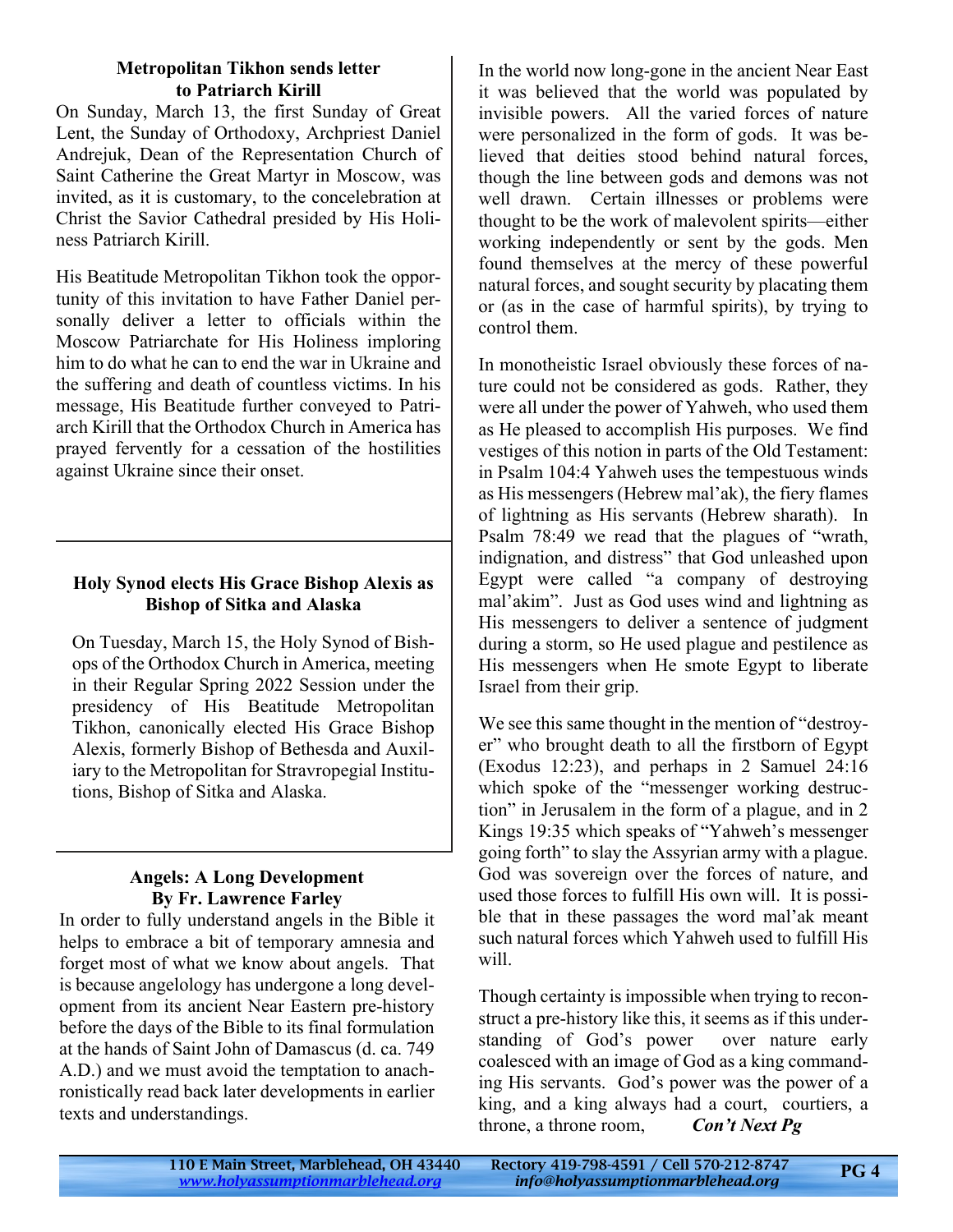### *Angels Con't from Previous Pg*

an army—and messengers to reveal His decisions to His vassals and servants to carry out His commands. The word mal'ak was now also used to describe these messenger members of His heavenly court.

This image of God having a court and courtiers came to Israel easily enough. Outside of Israel it was believed that all the various gods met in council as members of a pantheon, presided over by the head god. The idea of a solitary god, one bereft of membership in a pantheon, was inconceivable. A god must be part of a council if he or she were a real god.

Such a picture, of course, could find no place in Israel: Yahweh was not a member of a pantheon of gods, for He alone was truly God. His council therefore consisted not of fellow-deities, but of His servants, His messengers— His mal'akim.

Members of this council had various names in the Old Testament. They were called bene Elohim and bene elim (sons of God/ gods) in passages such as Job 38:7 and Psalm 29:1. His servants were called qadoshim (holy ones) in Zechariah 15:4. They were often referred to as mal'akim (messengers/ angels), such as in Psalm 103:20 and 1 Samuel 29:9. When they appeared in human form to men they were referred simply in terms of their appearance—i.e. as "men" or "mortals" (Hebrew enoshim in Genesis 18:2), or as "a man" (Hebrew ish in Judges 13:10). Whatever their names, they were totally subordinate to Yahweh, and carried out His will among men. That is, their actions were accepted as actions of God Himself, since they never acted independently of Him.

Later on, especially after the Exile when Israel mixed in with nations such as Persia (with its dualistic Zoroastrianism) angelology experienced further refinement and development. God's mal'akim were increasingly regarded as a particular species within creation. Just as the created order included such species as plants and flora, animals and fauna, and human beings, so it also included a species of angels. Angels were no longer merely undifferentiated members of God's heavenly court. Increasingly they were regarded as having individual names (e.g. "Michael" or "Gabriel", names which meant "Who is like God?" and "God's Warrior" respectively). They were regarded as having differentiated functions and corresponding ranks. There were

therefore now not just "angels", but "archangels". The cherubim and seraphim found their places within this ranked system.

Since the specific ranking of angels cannot be found in Scripture itself, but must be read into it, not surprisingly different systems of ranking emerged. The Jewish Maimonides (d. 1204) counted ten ranks of angels: living creatures (compare Ezekiel 1:5), ophanim ("wheels", cp. Ezekiel 1:10); erelim ("valiant ones", cp. Isaiah 33:7), hashmallim ("bronze-coloured ones", cp. Ezekiel 1:4), seraphim, mal'akim, elohim, bene elohim, cherubim, ishim ("men"). Saint John of Damascus much earlier and working within a different Scriptural world produced a different ranking of nine orders of angels, incorporating the earlier vocabulary of Saint Paul: seraphim, cherubim, thrones, dominions, virtues, powers, principalities, archangels, angels.

The details are less important than the conviction that the invisible world contains the same kind of variety and hierarchical ranking found in the visible world. At the end of a long process of (we may think providentially-guided) reflection, angels were eventually regarded as being a species of created being along with human beings, and having distinct and specific individual traits and lives.

Sound exegesis of a given Biblical passage involves first locating the passage along this extensive trajectory. For example, when the author of Psalm 78 spoke of "a company of destroying mal'akim", sound exegesis will not attempt to inquire from which of the Damascene nine ranks of angels these mal'akim came. Psalm 78 is not using the term mal'akim in quite that way. There the term has more in common with an earlier understanding of mal'akim as the forces of nature God uses to accomplish His purposes.

We see that the Church is the beneficiary of a long process of inspired and guided reflection concerning how God carries out His will on the earth, and how we find our place in all this. We must be grateful that we stand at the end of such a lengthy trajectory. We have things available to us that were not available to generations long past.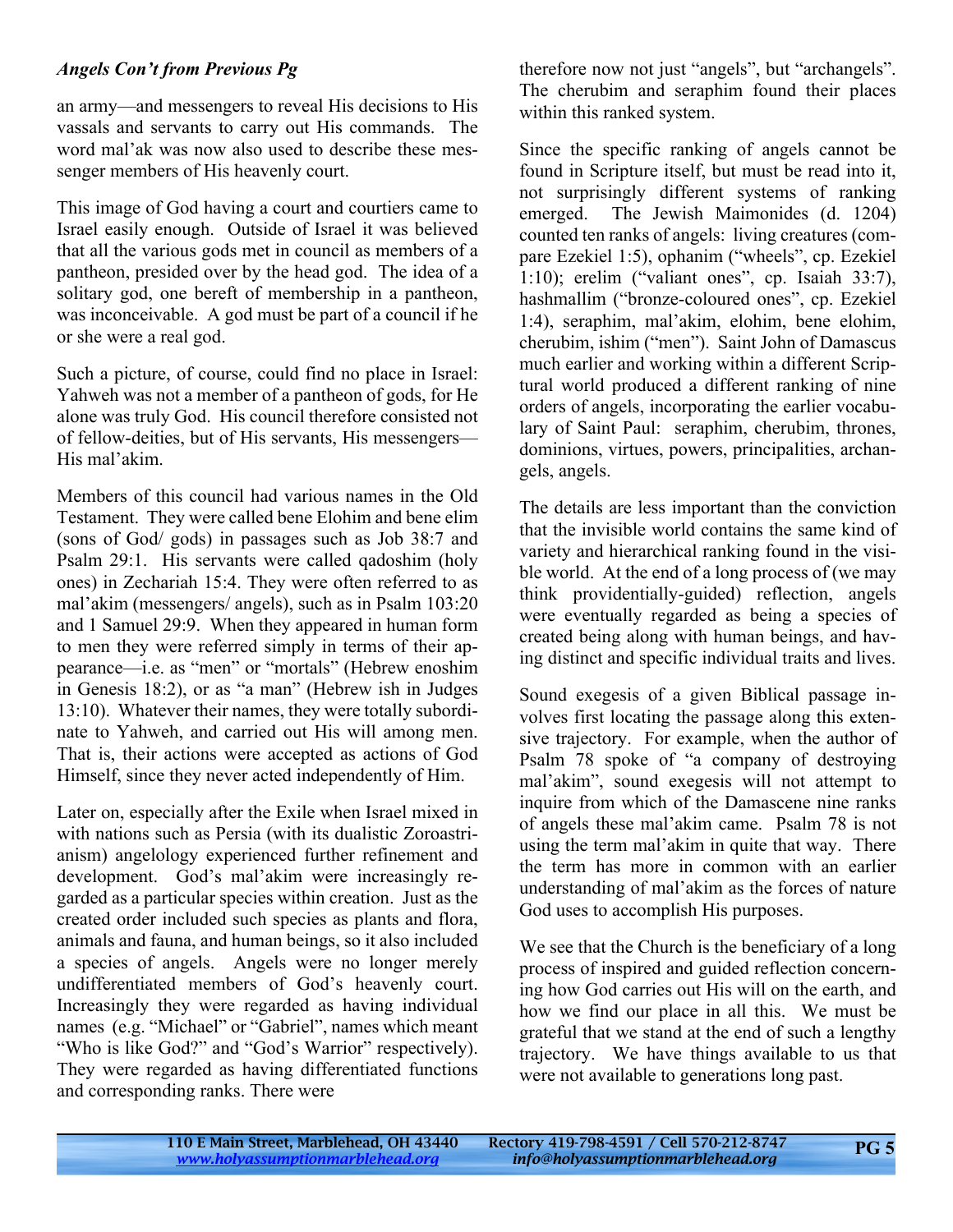# **PRAYER LIST- UPDATED MARCH 16**

**HIERARCH'S / CLERGY: His Beatitude, Metropolitan Herman; Archbishop Paul; Archbishop Benjamin from San Fransico; John Duranko** (Father's home pastor)**; James Gleason** (Father's Spiritual Father)**; Moses Berry; Gregory Grivna; Emilian Hutnyan; Joseph Von Klarr; Michael Kuzara; John Zabinko / Deacon Paul Gansle, Deacon Peter Rentsch, Deacon Michael Wison / Sub-deacon Wylie Meath**

**MATUSHKII: Pani Patricia Duranko; Susan Dank; Virgina Lecko; Maura McCarntey; Roberta Spengler; Margaret Zabinko**

**PARISHIONERS & THEIR FAMILIES: James Bargdill (**Schutt); **John Beadle** (Elchisco); **Maryann Cook** (Twarek); **Michael Glovinsky; Heidi Golob; Shirley Gresh (**Glovinsky); **Joseph Habegger** (Kovach); **Betty Kovach**; **David LaValle** (Fr); **Helen Lis**; **David Mazurik; Child Stella Miller** (Elchisco); **Nancy Naiser** (Royhab); **William Pipenur** (Hileman)**; Pat Rentz; Earl Rindfleisch**; **Helen Jean Rofkar (**Elchisco); **Joe Rose; Sonya Rose; Ron Royhab; Maryann Royhab; Stephanie Royhab; Joe Schutt; Diane Tryon; Greg Tyron; Tom Twarek; Child Bodhi (**Cassell); **Kathryn Tryon & her unborn child**

**OTHER REQUESTS: Mary Dank** (ABL); **Layne Demkosy** (Fr); **Paul Demkosky** (Fr.); **Marge Dziama; Child Ezra; Baby Finn** (Cassell); **Zoe Finley** (ABL);; **Ruthe Flewelling**; **Ben Franklin** (Kovach); **Dorothy Goldman (**Twarek); **Donald Gresh** (Glovinsky); **Natalie Henning** (Twarek); **Andrea Joy** (Kovach); **Ann Marie Krynock** (Timko); **Maria** (ABL); **Jake Lipstraw** (Twarek); **Mark Ludvik** (Guzy); **Mark Masica (**Kovach); **Pauline Meath** (Fr)**; Karen Muzyka (**fr); **Noah** (ABL); **Jamie Philpot** (Twarek);**William Romanchak** (Fr); **Andrew Rydgi**g (ABL);**Sandy Scafaria** (Hileman); **Nancy Sitzler** (Twarek) **Loren Welch** (Fr); **Tanya Wolfe** (Fr.); **Chuck Wiedenhoft (**Twarek); **Sara** (Jake)**; Chris Quotap (**Fr); **Zoland Zile** (Fr.); **Molly and her unborn child (Fr.)**

**MILITARY: Alex, Nathan Brown, Craig Cassell, Cory Deaton , Jake Ellithorpe, Jordan Fulton, Alena Grabavoy, Justin Issler; Nicholas & Tikhon, Cory Deaton, Alex Zarnow**

**CAPTIVES: Metropolitan Paul (Orthodox Archdiocese of Aleppo), Archbishop John Syriac Archdiocese of Aleppo, The UN & IOCC humanitarian aid workers in & around Syria; Those suffering persecution in Iraq, Syria, Israel, Egypt, Ukraine and throughout the world**



**NOTE: ABL (Archbishop's request) / Please let Fr. Andrew know who can come off the list or be put on.**



## *CATASTROPHIC RELIEF FUND*

Purpose of fund: To provide some small financial assistance to a parishioner, family member or community member who has suffered a catastrophic event.

Funds will be offered at the discretion & blessing of the Rector and the discretion of the Board.

This money can also be used for outreach programs in the parish. Thank you and God bless!

## **BUILDING / RESTORATION FUND**

Our 125<sup>th</sup> Anniversary is coming! Fund Purpose: To collect funds to pay for the restoration, repair and beautification of the building and parish room. This will avoid using general funds which are earmarked for budgetary items.

Please consider contributing generously to the *Building/Restoration Fund*.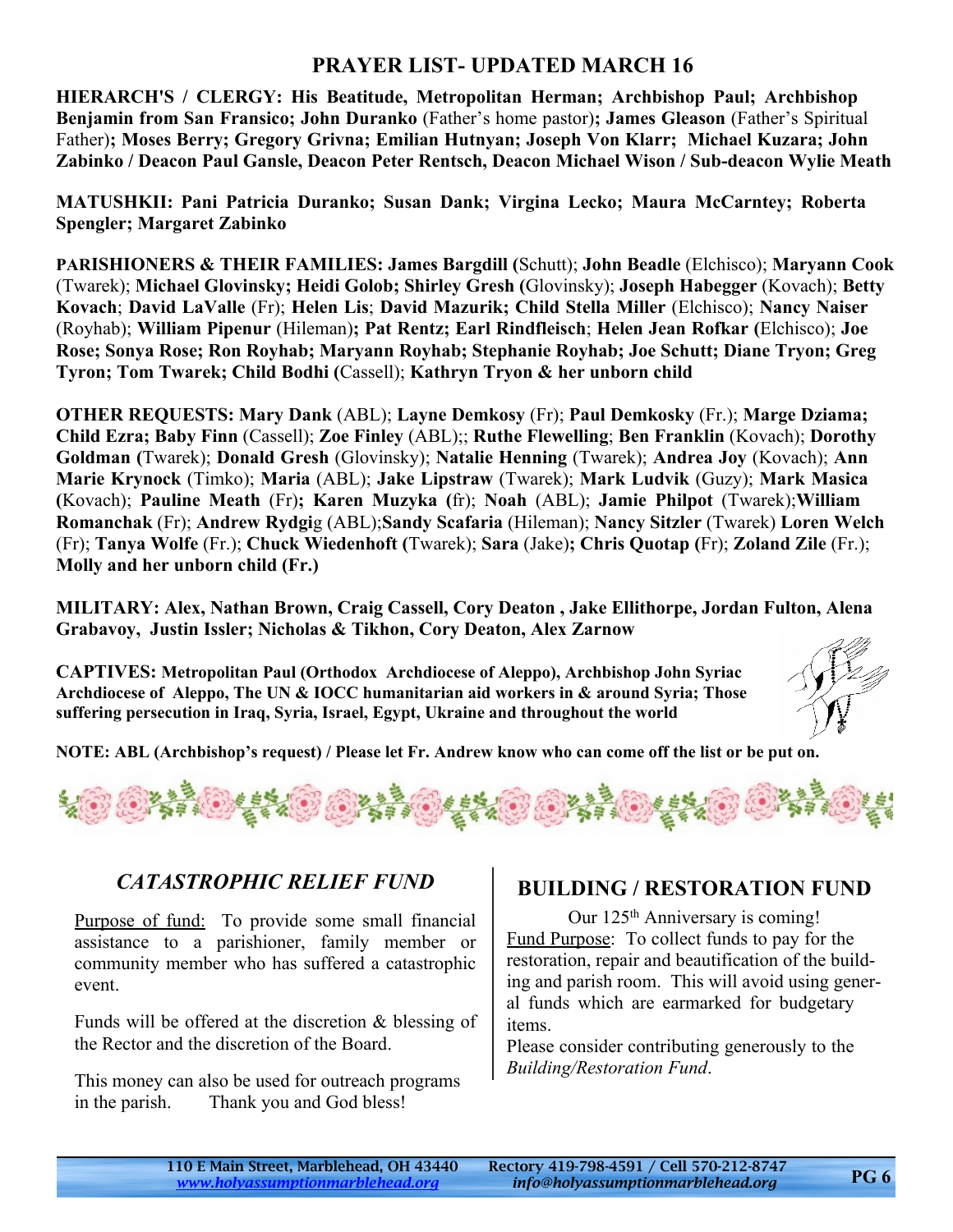| <b>MARCH Celebrations</b>    |                                                                                                                                                                                      |                                                                                                                                                                                        |
|------------------------------|--------------------------------------------------------------------------------------------------------------------------------------------------------------------------------------|----------------------------------------------------------------------------------------------------------------------------------------------------------------------------------------|
| <b>ANNIVERSARIES</b>         | <b>BIRTHDAYS</b>                                                                                                                                                                     |                                                                                                                                                                                        |
| 24- Chris & Lindsay Lariccia | 1-Marilynn Calzone<br>2- Lori Batura<br>3- Tony Monastra<br>7- Tamera Blackford<br>8- Rachel Adamcio<br>8- Ruth Sheller<br>11- Jason Monschein<br>16- Paul Bojan<br>16- Claudia Zile | 20- Luke Welch<br>20- Lydia Welch<br>21- Brooklyn Lariccia<br>22- Ariana Holmes<br>23- Mason Monschein<br>26- Rachel Sumner<br>30- Bobbie Royhab<br>30- Fred Cassell<br>31- Greg Mazur |





## MARCH Reposed

- 1- George Danchisen (2018)
- 3- Anna Stoyka (2018)
- 4- Andrew Mazur (2001)
- 6- Frank Guzy (2002)
- 8- Mat. Sonya Tutko (2021)
- 11- Ella Mazur (1918)
- 13- Metropolitan Nicholas (2011)
- 13- Richard Michael Benya (1983)
- 13- George Malchisky Sr (1980)
- 17- Frank Holodnak (1961)
- 21- Tai Whitham
- 23- Eva Pondillo (2001)
- 23- Ella Mazurik (1985)
- 23- Francis Mitchell (2008)
- 23- Barbara Ann Wasylenko (2017)
- 25- Pani Janette Moriak (1997)
- 25- David Chikerotis (2019)
- 29- Todd Pollack (2019)
- 29- Carolyn Woodward (2000)
- 30- John Rofkar (2019)
- Michael Elchisko (1909)
- Helen Millie (1910)
- George Danchisen (1912)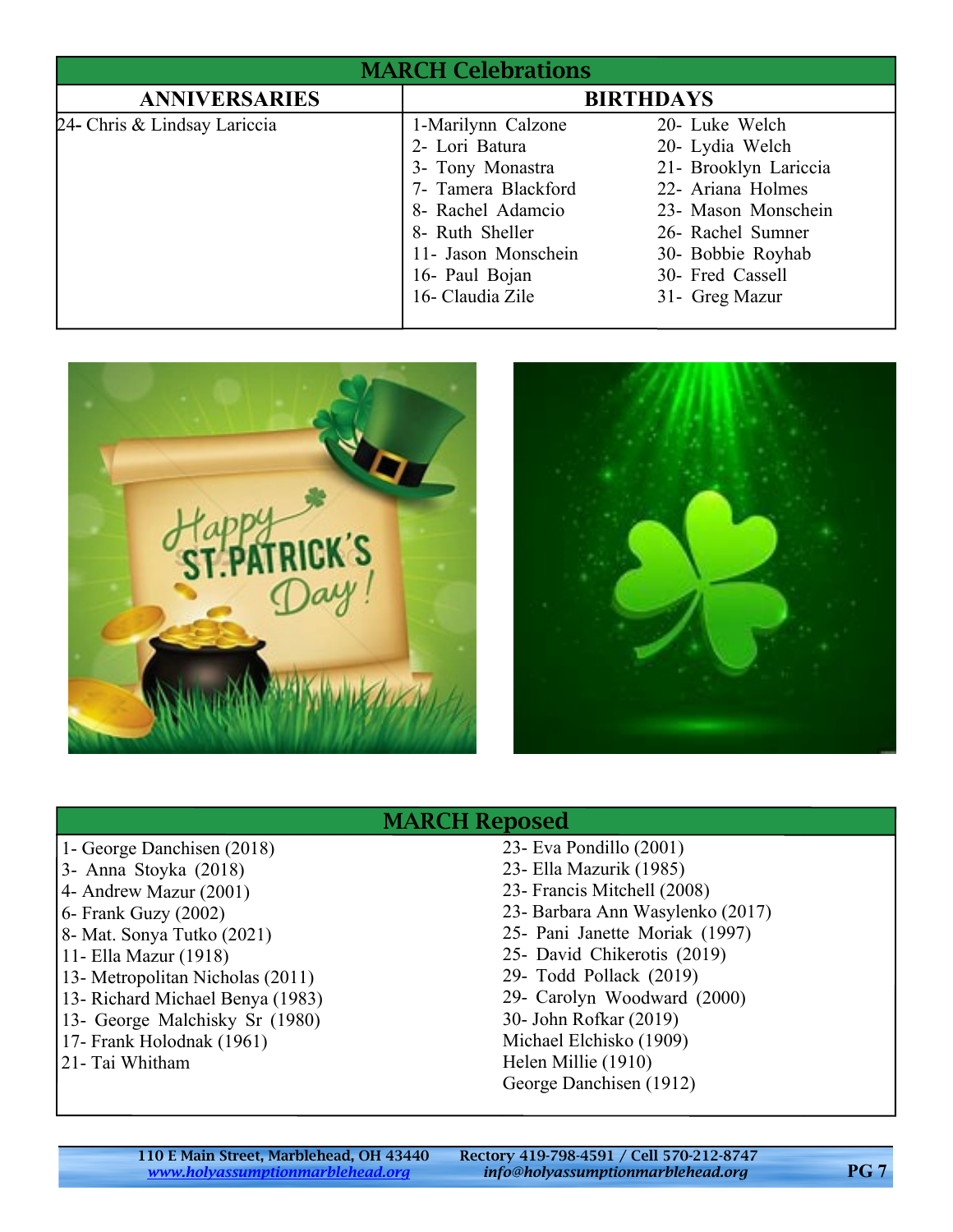#### **2nd Sunday of Great Lent: St Gregory Palamas Commemorated on March 20**

This Sunday was originally dedicated to Saint Polycarp of Smyrna (February 23). After his glorification in 1368, a second commemoration of Saint Gregory Palamas (November 14) was appointed for the Second Sunday of Great Lent as a second "Triumph of Orthodoxy."

Saint Gregory Palamas, Archbishop of Thessalonica, was born in the year 1296 in Constantinople. Saint Gregory's father became a prominent dignitiary at the court of Andronicus II Paleologos (1282-1328), but he soon died, and Andronicus himself took part in the raising and education of the fatherless boy. Endowed with fine abilities and great diligence, Gregory mastered all the subjects which then comprised the full course of medieval higher education. The emperor hoped that the youth would devote himself to government work. But Gregory, barely twenty years old, withdrew to Mount Athos in the year 1316 (other sources say 1318) and became a novice in the Vatopedi monastery under the guidance of the monastic Elder Saint Νikόdēmos of Vatopedi (July 11). There he was tonsured and began on the path of asceticism. A year later, the holy Evangelist John the Theologian appeared to him in a vision and promised him his spiritual protection. Gregory's mother and sisters also became monastics.

After the demise of the Elder Νikόdēmos, Saint Gregory spent eight years of spiritual struggle under the guidance of the Elder Nikēphóros, and after the latter's death, Gregory transferred to the Lavra of Saint Athanasius (July 5). Here he served in the trapeza, and then became a church singer. But after three years, he resettled in the small skete of Glossia, striving for a greater degree of spiritual perfection. The head of this monastery began to teach the young man the method of unceasing prayer and mental activity, which had been cultivated by monastics, beginning with the great desert ascetics of the fourth century: Evagrius Pontikos and Saint Macarius of Egypt (January 19).

Later on, in the eleventh century Saint Simeon the New Theologian (March 12) provided detailed instruction in mental activity for those praying in an outward manner, and the ascetics of Athos put it into practice. The experienced use of mental prayer (or

prayer of the heart), requiring solitude and quiet, is called "Hesychasm" (from the Greek "hesychia" meaning calm, silence), and those practicing it were called "hesychasts."

During his stay at Glossia the future hierarch Gregory became fully embued with the spirit of hesychasm and adopted it as an essential part of his life. In the year 1326, because of the threat of Turkish invasions, he and the brethren retreated to Thessalonica, where he was then ordained to the holy priesthood.

Saint Gregory combined his priestly duties with the life of a hermit. Five days of the week he spent in silence and prayer, and only on Saturday and Sunday did he come out to his people. He celebrated divine services and preached sermons. For those present in church, his teaching often evoked both tenderness and tears. Sometimes he visited theological gatherings of the city's educated youth, headed by the future patriarch, Isidore. After he returned from a visit to Constantinople, he found a place suitable for solitary life near Thessalonica the region of Bereia. Soon he gathered here a small community of solitary monks and guided it for five years.

In 1331 the saint withdrew to Mt. Athos and lived in solitude at the skete of Saint Savva, near the Lavra of Saint Athanasius. In 1333 he was appointed Igumen of the Esphigmenou monastery in the northern part of the Holy Mountain. In 1336 the saint returned to the skete of Saint Savva, where he devoted himself to theological works, continuing with this until the end of his life.

In the 1330s events took place in the life of the Eastern Church which put Saint Gregory among the most significant universal apologists of Orthodoxy, and brought him great renown as a teacher of hesychasm.

About the year 1330 the learned monk Barlaam had arrived in Constantinople from Calabria, in Italy. He was the author of treatises on logic and astronomy, a skilled and sharp-witted orator, and he received a university chair in the capital city and began to expound on the works of Saint Dionysius the Areopagite (October 3), whose "apophatic" ("negative", in contrast to "kataphatic" or "positive") theology was acclaimed in equal measure in both the Eastern and the Western Churches. Soon Barlaam journeyed to Mt. Athos, where he became acquainted with the spiritual life of the hesychasts. *Con't Next Page*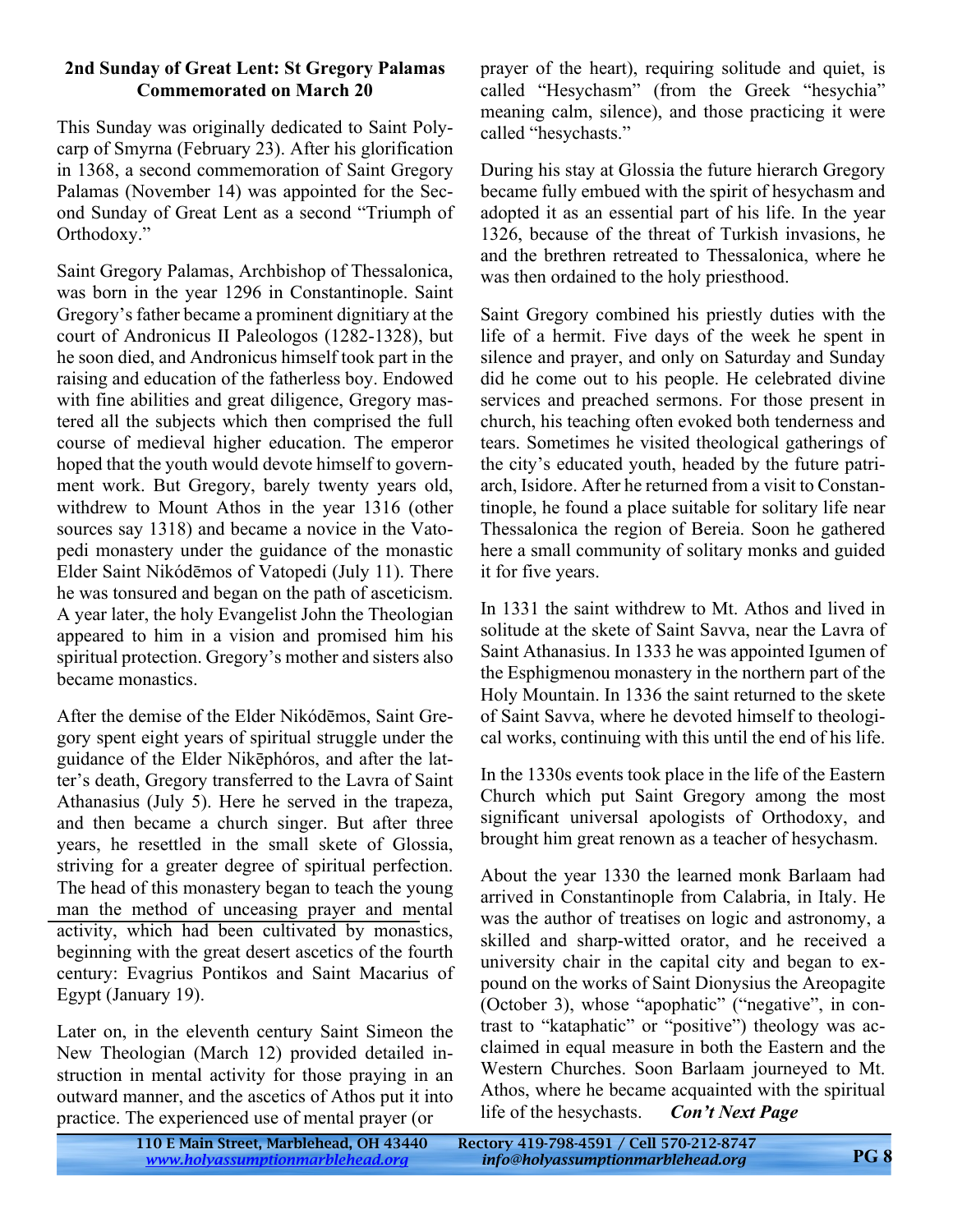#### *St Gregory Con't from Previous Page*

Saying that it was impossible to know the essence of God, he declared mental prayer a heretical error. Journeying from Mount Athos to Thessalonica, and from there to Constantinople, and later again to Thessalonica, Barlaam entered into disputes with the monks and attempted to demonstrate the created, material nature of the light of Tabor (i.e. at the Transfiguration). He ridiculed the teachings of the monks about the methods of prayer and about the uncreated light seen by the hesychasts.

Saint Gregory, at the request of the Athonite monks, replied with verbal admonitions at first. But seeing the futility of such efforts, he put his theological arguments in writing. Thus appeared the "Triads in Defense of the Holy Hesychasts" (1338). Towards the year 1340 the Athonite ascetics, with the assistance of the saint, compiled a general response to the attacks of Barlaam, the so-called "Hagiorite Tome." At the Constantinople Council of 1341 in the church of Hagia Sophia Saint Gregory Palamas debated with Barlaam, focusing upon the nature of the light of Mount Tabor. On May 27, 1341 the Council accepted the position of Saint Gregory Palamas, that God, unapproachable in His Essence, reveals Himself through His energies, which are directed towards the world and are able to be perceived, like the light of Tabor, but which are neither material nor created. The teachings of Barlaam were condemned as heresy, and he himself was anathemized and fled to Calabria.

But the dispute between the Palamites and the Barlaamites was far from over. To these latter belonged Barlaam's disciple, the Bulgarian monk Akyndinos, and also Patriarch John XIV Kalekos (1341-1347); the emperor Andronicus III Paleologos (1328-1341) was also inclined toward their opinion. Akyndinos, whose name means "one who inflicts no harm," actually caused great harm by his heretical teaching. Akyndinos wrote a series of tracts in which he declared Saint Gregory and the Athonite monks guilty of causing church disorders. The saint, in turn, wrote a detailed refutation of Akyndinos' errors. The patriarch supported Akyndinos and called Saint Gregory the cause of all disorders and disturbances in the Church (1344) and had him locked up in prison for four years. In 1347, when John the XIV was replaced on the patriarchal

throne by Isidore (1347-1349), Saint Gregory Palamas was set free and was made Archbishop of Thessalonica.

In 1351 the Council of Blachernae solemnly upheld the Orthodoxy of his teachings. But the people of Thessalonica did not immediately accept Saint Gregory, and he was compelled to live in various places. On one of his travels to Constantinople the Byzantine ship fell into the hands of the Turks. Even in captivity, Saint Gregory preached to Christian prisoners and even to his Moslem captors. The Hagarenes were astonished by the wisdom of his words. Some of the Moslems were unable to endure this, so they beat him and would have killed him if they had not expected to obtain a large ransom for him. A year later, Saint Gregory was ransomed and returned to Thessalonica.

Saint Gregory performed many miracles in the three years before his death, healing those afflicted with illness. On the eve of his repose, Saint John Chrysostom appeared to him in a vision. With the words "To the heights! To the heights!" Saint Gregory Palamas fell asleep in the Lord on November 14, 1359. In 1368 he was canonized at a Constantinople Council under Patriarch Philotheus (1354-1355, 1364-1376), who compiled the Life and Services to the saint.

#### **READERS**

Sunday, March 20 Tim Wednesday, March 23 Tim Sunday, March 27 Tim Wednesday, March 30 Tim

#### **FOR YOUR PRAYERS**

Diane Tryon 109 Joslyn Street Arcadia, OH 44804